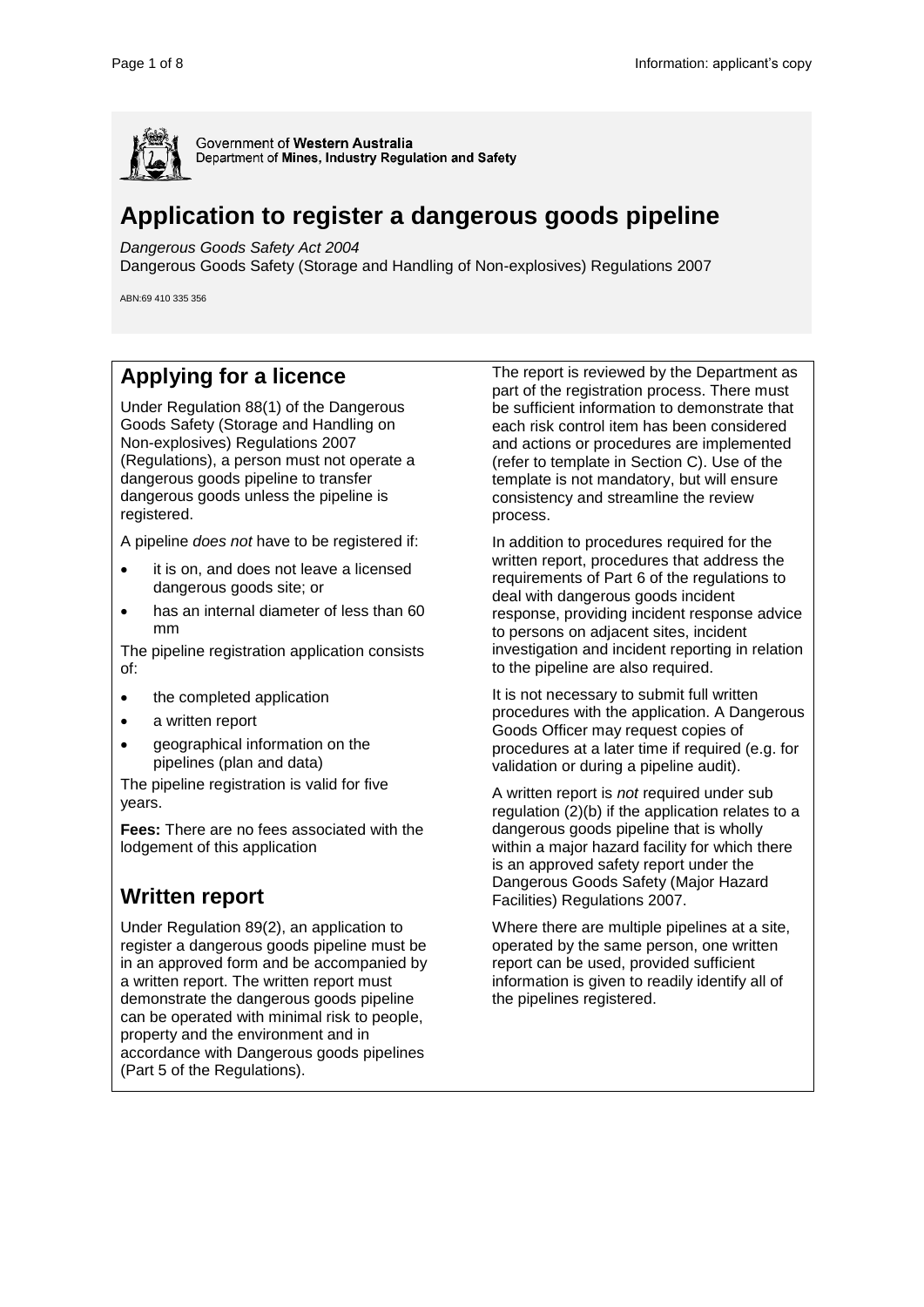### **Location plan**

#### **Requirements**

As part of the registration process, applicants must supply a plan of the pipeline or pipelines to be registered showing:

- centreline of the pipeline or pipelines to be registered
- location of all major valves (e.g. relief valves, isolation valves or mainline valves) – the type and identifier associated with the valve should be included
- points of intersection with other pipelines – the identifier for each pipeline should be included, preferably indicating registration status (i.e. pending or existing)
- pipeline profiles and levels (i.e. places where pipeline goes underground or returns to surface, depths or heights below or above ground level)
- pipeline access routes, including terrain description (e.g. if route passes through water)
- sufficient reference information to easily locate the pipeline (e.g. property boundaries, road names, suburb or locality names, petroleum titles, mining tenements, dangerous goods site licence numbers).

In addition, the following information should be included on the plan:

- north arrow
- scale bar
- map scale
- horizontal and vertical datum (e.g. GDA94, AHD)
- projection information with MGA zone clearly indicated
- grid
- date of plan
- legend.

# **Coordinate system**

Plans should use the Geocentric Datum of Australia 1994 (GDA94) as the horizontal datum and the Australian Height Datum (AHD) as the vertical datum.

Plans should be projected to the appropriate Map Grid of Australia 1994 (MGA94) zone. Local or mine grids should not be used.

# **Accuracy**

All depicted locations of pipelines should be accurate to within 5 metres.

# **Output format**

Plans should be in hardcopy and softcopy. In the case of softcopy, A PDF digital format is preferred.

Printed plans should ideally be A4 or A3 size, but larger sized plans are acceptable to ensure clarity when depicting long or complex pipeline systems. Hardcopies should be of high quality (i.e. not facsimile or photocopies) and are to be printed at the size they were drafted (i.e. do not shrink an A0 plan to A4).

### **Submission of as-built plans and data**

When a pipeline is surveyed after construction, as-built plans and data (same requirements as above) should be submitted to the Department.

#### **Geographic information system (GIS) data**

In addition to the plan, a geo-referenced digital vector dataset of the pipelines (lines) and valves (points) should be submitted. The preferred format is ESRI shape file. AutoCAD dxf, MicroStation dgn and MapInfo tab, mid or mif formats are also accepted. In the case of DXF or dgn files, all cells or blocks should be exploded or dropped.

Where possible, pipelines should be attributed, tagged or symbolised with the type of material they carry, and valves should be attributed, tagged or symbolised according to their type.

For further information on GIS or CAD specifications, please contact the GIS Analyst on (08) 9222 3168 or [rsdspatial@dmirs.wa.gov.au](mailto:rsdspatial@dmirs.wa.gov.au)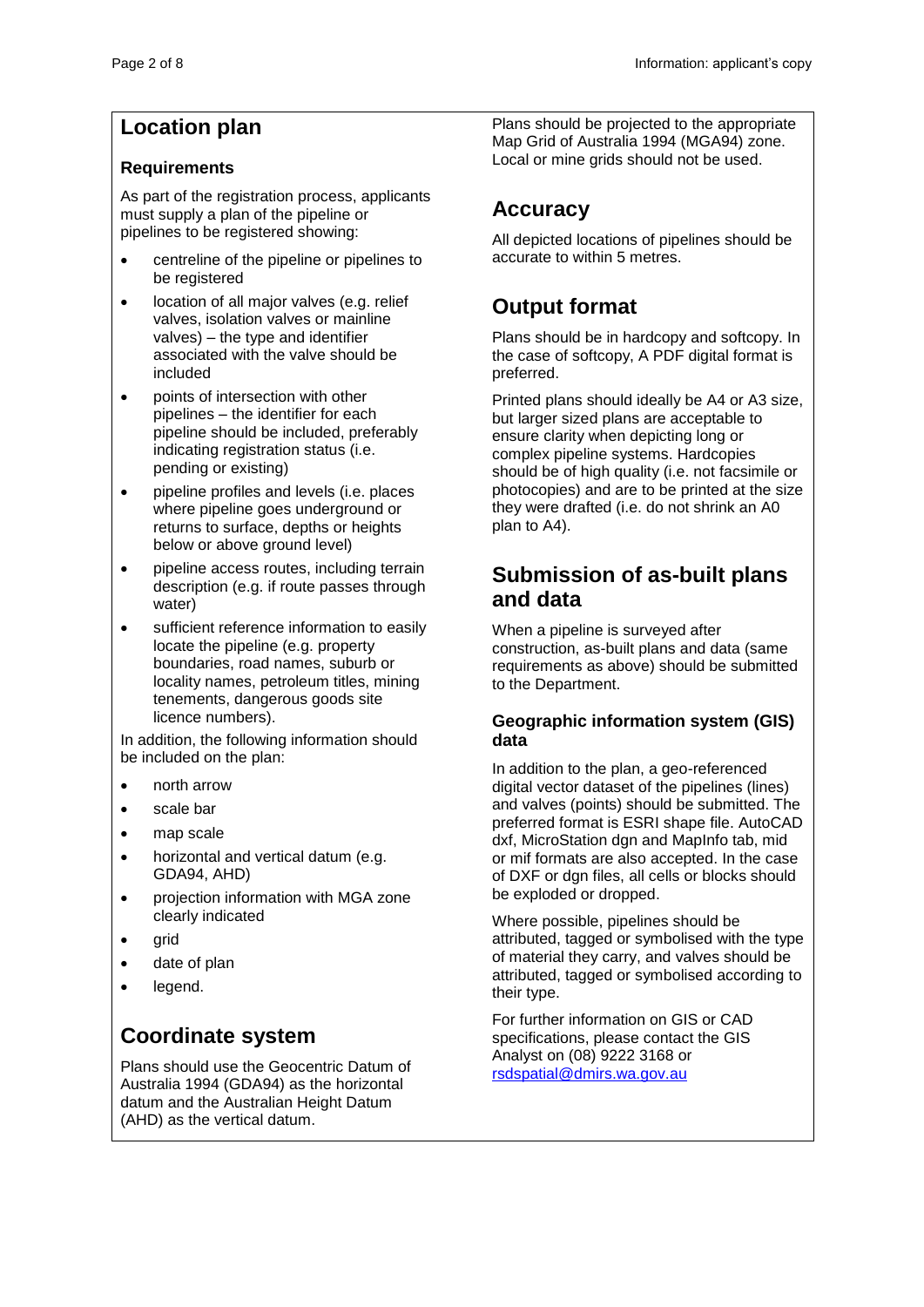

# **Application to register a dangerous goods pipeline**

#### *Dangerous Goods Safety Act 2004*

### **Section A Applicant details**

|                                                                                                                                                                                                                                                                                                                                                      |              |           | <b>Reset form</b>                              | <b>Print form</b> |
|------------------------------------------------------------------------------------------------------------------------------------------------------------------------------------------------------------------------------------------------------------------------------------------------------------------------------------------------------|--------------|-----------|------------------------------------------------|-------------------|
| Page 3 of 8                                                                                                                                                                                                                                                                                                                                          |              |           | Application section – return to the Department |                   |
| Government of Western Australia<br>Department of Mines, Industry Regulation and Safety                                                                                                                                                                                                                                                               |              |           | Application no. (office use only)              |                   |
| Application to register a dangerous goods pipeline<br>Dangerous Goods Safety Act 2004<br>Dangerous Goods Safety (Storage and Handling of Non-explosives) Regulations 2007<br>ABN:69 410 335 356                                                                                                                                                      |              |           |                                                |                   |
| The owner of a dangerous goods pipeline is required to register a dangerous goods pipeline.<br>A pipeline is not required to be registered if it is on, and does not leave a licensed dangerous goods site<br>or has an internal diameter of less than 60 mm.<br>A person must not operate a dangerous goods pipeline unless it has been registered. |              |           |                                                |                   |
| <b>Section A</b><br><b>Applicant details</b>                                                                                                                                                                                                                                                                                                         |              |           |                                                |                   |
| 1. Application type (you must tick one of the boxes)<br>$\Box$ New registration<br>Amendments to an existing application<br>Indicate a registration number                                                                                                                                                                                           |              |           | Transfer of a registration                     |                   |
| 2. Application details<br>Please tick one of the following boxes and complete the relevant section below:<br>$\Box$ Body corporate<br>Partnership<br>Trust<br>Proof of entity documents are required to be lodged with the application.<br>Full legal name (as shown on the proof of entity document)                                                | Individual   |           |                                                |                   |
| <b>ABN</b><br>and/or ACN                                                                                                                                                                                                                                                                                                                             |              |           |                                                |                   |
| Registered business (trading name) (if different to the legal name)                                                                                                                                                                                                                                                                                  |              |           |                                                |                   |
|                                                                                                                                                                                                                                                                                                                                                      |              |           |                                                |                   |
| <b>Contact details</b>                                                                                                                                                                                                                                                                                                                               |              |           |                                                |                   |
| <b>Business street address (mandatory)</b>                                                                                                                                                                                                                                                                                                           |              |           |                                                |                   |
| Street no.<br>Unit no.<br>Lot no.<br><b>Street</b>                                                                                                                                                                                                                                                                                                   |              |           | <b>Type</b>                                    |                   |
| Town/suburb                                                                                                                                                                                                                                                                                                                                          | <b>State</b> | <b>WA</b> | Postcode                                       |                   |

#### **Contact details**

#### **Business street address (mandatory)**

| Unit no.    | Street no. | Lot no. | <b>Street</b> |              |           | Type     |  |
|-------------|------------|---------|---------------|--------------|-----------|----------|--|
| Town/suburb |            |         |               | <b>State</b> | <b>WA</b> | Postcode |  |
| Phone       |            | Email   |               |              |           |          |  |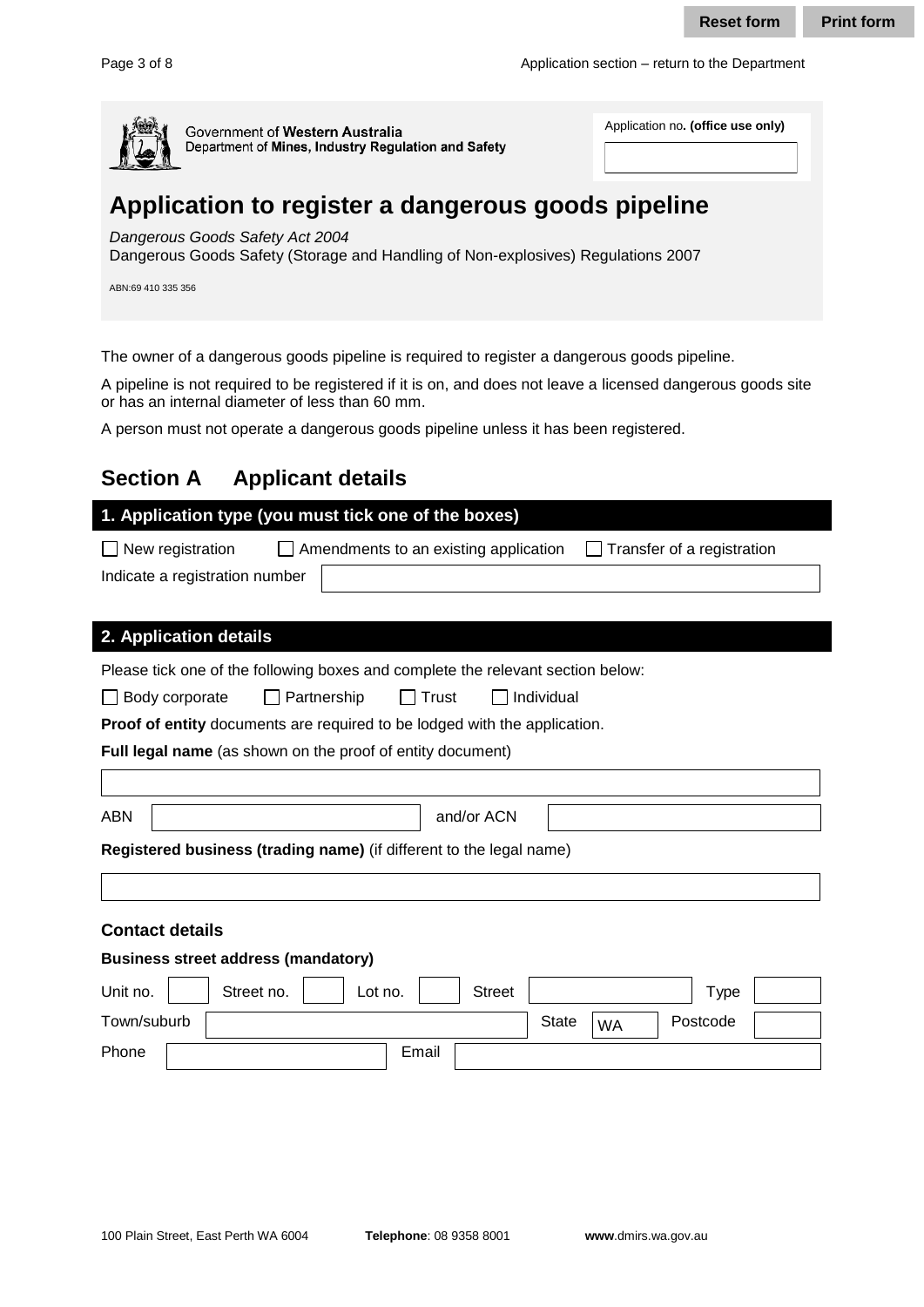### **Section B Pipeline details**

# **3. Pipeline details**  Point of origin (and DGS licence number) Destination point (and DGS licence number) Locality of pipeline Postcode Description (use/function) Length of pipeline (m or km) Normal operating pressure (kPa) Maximum allowable operating pressure (kPa) and method of determination Operating flow rate (tph) Date of construction Date of last inspection Brief summary of details from last inspection Internal diameter (mm) Clean-up provision Location *Above ground/below ground/both (please specify)*  Construction material Flow phase *Flow phase Gas/liquid/two-phase flow/slurry/emulsion/other (please specify)* Terrain description *Land/water/combination (please specify)*  Corrosion protection system Cathodic protection system *Impressed current/sacrificial anode/other (please specify)* Leak detection system (s)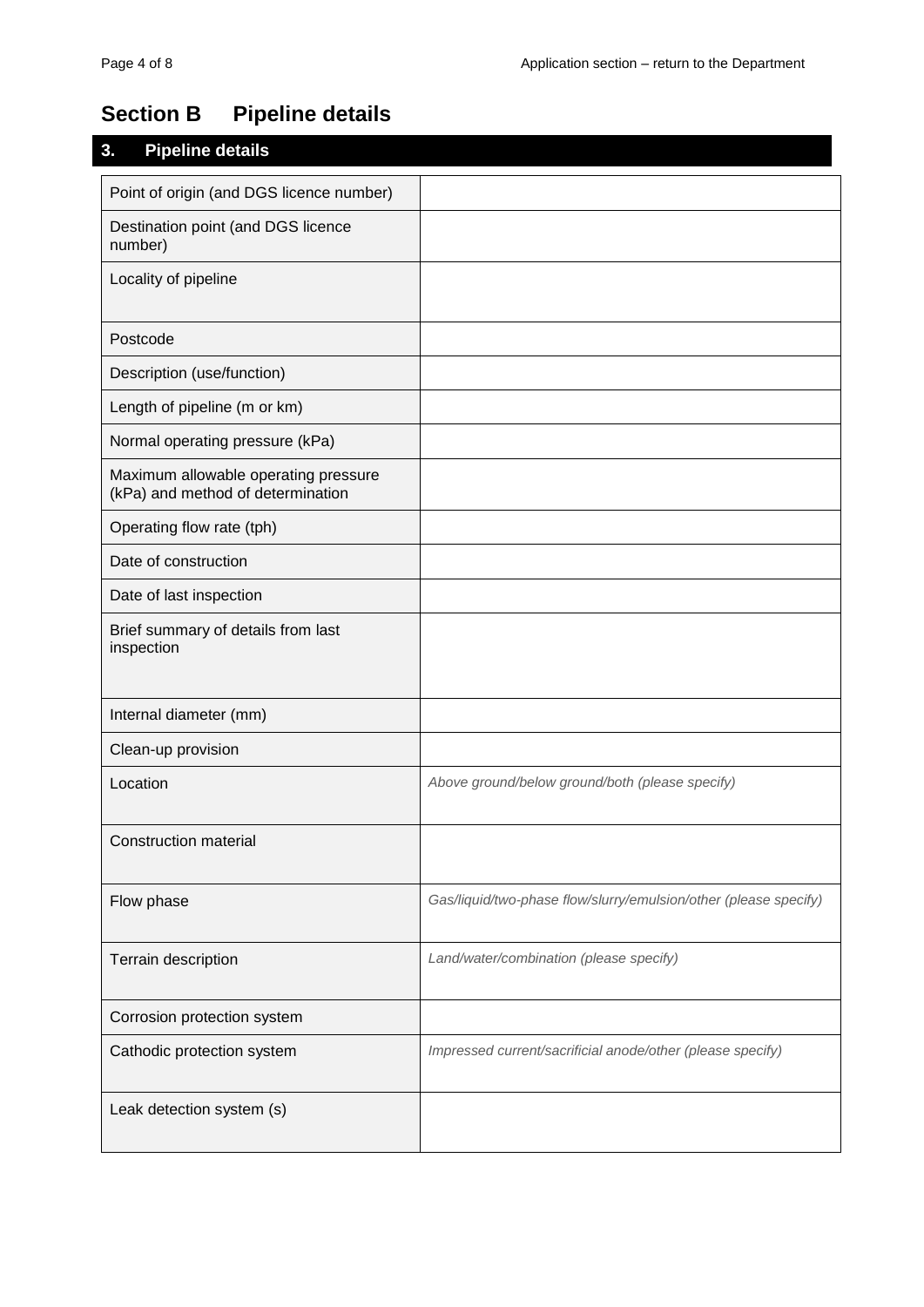### **4. Dangerous goods transported via pipeline**

| Proper shipping name | UN no. | <b>Class</b> | Sub-<br>hazard | Packing<br>Group |
|----------------------|--------|--------------|----------------|------------------|
|                      |        |              |                |                  |
|                      |        |              |                |                  |
|                      |        |              |                |                  |
|                      |        |              |                |                  |
|                      |        |              |                |                  |
|                      |        |              |                |                  |
|                      |        |              |                |                  |
|                      |        |              |                |                  |

| 5. Details along pipeline route                                         |                                                                                                                                                                                                                                                                                                                                                                                                                                                        |
|-------------------------------------------------------------------------|--------------------------------------------------------------------------------------------------------------------------------------------------------------------------------------------------------------------------------------------------------------------------------------------------------------------------------------------------------------------------------------------------------------------------------------------------------|
| Land use along pipeline route                                           | For a distance of 200 m (100m on each side) along the pipeline corridor:<br>describe the land use areas that the pipeline could possibly impact on,<br>and<br>identify any sensitive areas, both environmental and physical, such as<br>$\bullet$<br>schools, hospitals, railways, ports, wetlands, watercourses, roads,<br>electrical substations, pipelines with dangerous goods, explosives or<br>dangerous goods sites, and processing facilities. |
| Local government zoning                                                 |                                                                                                                                                                                                                                                                                                                                                                                                                                                        |
| Scaled map of pipeline should<br>include locality and pipeline<br>route | Provide a scaled map covering 200 m (100 m on each side) along<br>the pipeline corridor showing land use described above. In<br>addition, the following map surround information should be<br>included:<br>north arrow<br>scale bar<br>٠<br>map scale<br>٠<br>horizontal and vertical datum (e.g. GDA94, AHD)<br>$\bullet$<br>projection information with MGA zone clearly indicated<br>grid<br>date of plan<br>٠<br>legend<br>$\bullet$               |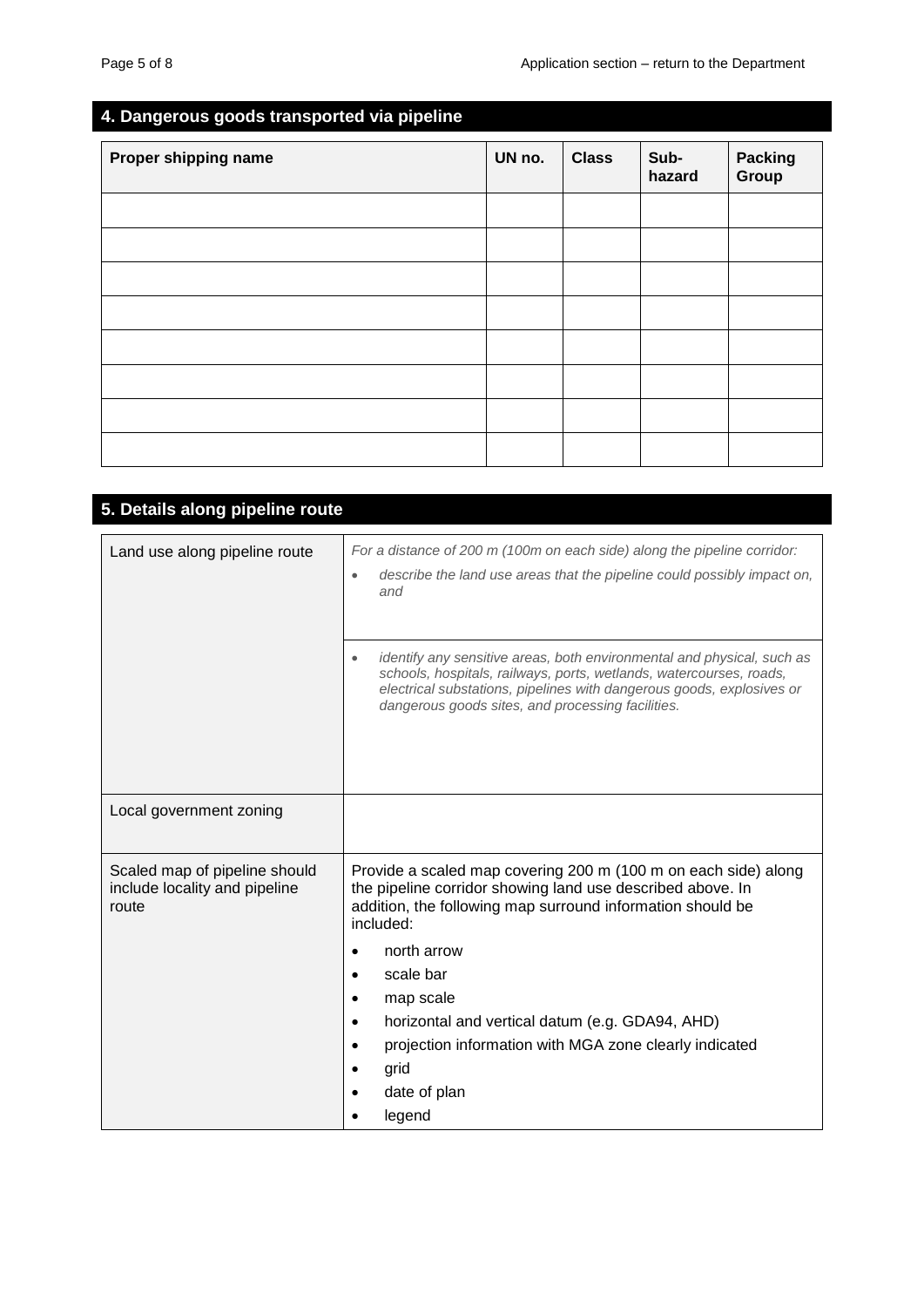### **Section C Template for written report to accompany this application**

#### **6. Risk control requirements (Dangerous Goods Safety (Storage and Handling of Nonexplosives) Regulations 2007**

| No.            | <b>Requirement</b>                                                                                                                                                       | <b>Commitments to meet the requirements</b>                                                                                                                                                                                                                                                                                                                                                                                                                                                                                                                                                                                                                                                                |  |  |  |  |
|----------------|--------------------------------------------------------------------------------------------------------------------------------------------------------------------------|------------------------------------------------------------------------------------------------------------------------------------------------------------------------------------------------------------------------------------------------------------------------------------------------------------------------------------------------------------------------------------------------------------------------------------------------------------------------------------------------------------------------------------------------------------------------------------------------------------------------------------------------------------------------------------------------------------|--|--|--|--|
| 1              | Details of standards<br>covering design, build<br>and maintenance of a<br>dangerous goods<br>pipeline.<br><b>Regulation 89</b>                                           | Consider the particular Australian or international Standards used for the<br>design, construction and maintenance of the pipeline.<br>Provide risk assessments of the activities the registration would<br>authorise and, having regard to section 8 of the Act, and all measures<br>to be taken to minimise the risk to people, property and the<br>environment in relation to the dangerous goods to which the<br>registration would relate.<br>Provide an audit report to demonstrate conformance to each<br>$\bullet$<br>applicable clause of the Standard applied.<br>Guidance may be sought from Australian Standards AS 2885 Pipelines -<br>Gas and liquid petroleum; and AS 4041 Pressure piping. |  |  |  |  |
| $\overline{2}$ | Confirmation the pipeline<br>is labelled or signposted<br>to clearly identify the<br>dangerous goods to<br>persons in the vicinity of<br>the pipeline.<br>Regulation 112 | Items to consider:<br>location of labels and signposts to identify the dangerous goods to be<br>$\bullet$<br>conveyed<br>labels and signposts to be used<br>$\bullet$<br>Guidance may be sought from Australian Standards AS 1345 Identification<br>of the contents of pipes, conduits and ducts; and AS 2885.1 Pipelines -<br>Gas and liquid petroleum, Part 1: Design and Construction, section 4.4                                                                                                                                                                                                                                                                                                      |  |  |  |  |
| 3              | Confirmation that the<br>pipeline has been<br>designed to allow safe<br>access for examination<br>and maintenance.<br>Regulation 113                                     | Consider methods and pipeline design that allows for safe access with<br>regards to examination and maintenance.<br>Guidance may be sought from Australian Standards AS 2885.3 Pipelines<br>- Gas and liquid petroleum, Part 3: Operation and maintenance, section<br>6.4.2                                                                                                                                                                                                                                                                                                                                                                                                                                |  |  |  |  |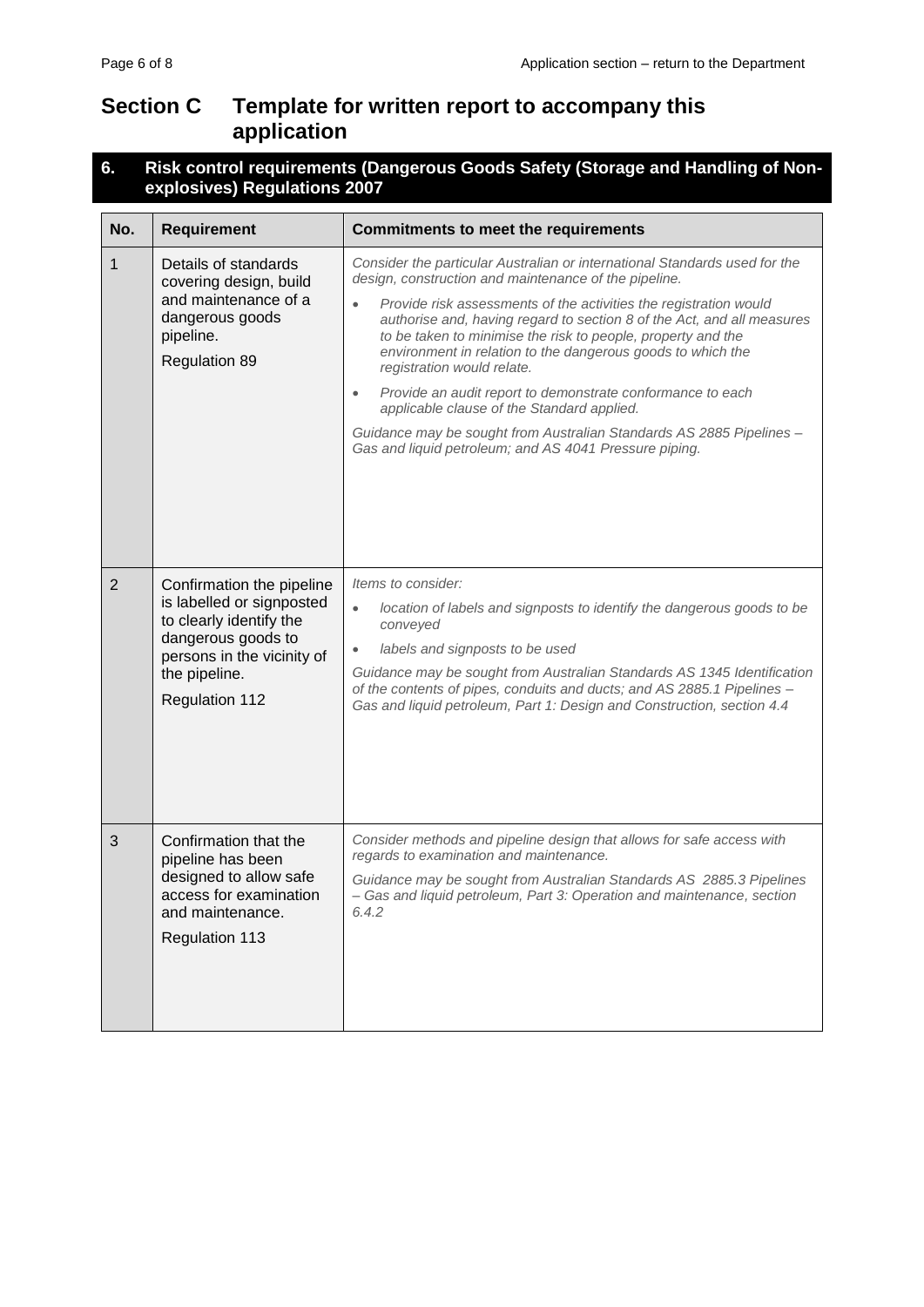| No.             | Requirement                                                                                                                                                                                 | <b>Commitments to meet the requirements</b>                                                                                                                                                                                                                                                                                                                                                                                                                                                                                                                                                                                                                 |
|-----------------|---------------------------------------------------------------------------------------------------------------------------------------------------------------------------------------------|-------------------------------------------------------------------------------------------------------------------------------------------------------------------------------------------------------------------------------------------------------------------------------------------------------------------------------------------------------------------------------------------------------------------------------------------------------------------------------------------------------------------------------------------------------------------------------------------------------------------------------------------------------------|
| $\overline{4}$  | Confirmation that's<br>SDS's are both current<br>and readily accessible to<br>persons involved with the<br>pipeline, to DFES or to a<br>dangerous goods officer<br><b>Regulation 114</b>    | Items to consider:<br>$\bullet$<br>owner of pipeline to ensure accurate and up-to-date SDSs are<br>available<br>$\bullet$<br>how SDSs can be made accessible to personnel involved in the<br>pipeline, DFES and dangerous goods officers                                                                                                                                                                                                                                                                                                                                                                                                                    |
| 5               | Procedures to ensure<br>clearing of<br>decommissioned<br>dangerous goods<br>pipelines<br>Regulation 115                                                                                     | Procedures can be listed and summarised as to their relevance to this<br>particular requirement. Items to consider:<br>how the pipeline is cleaned and freed from dangerous goods<br>$\bullet$<br>operational policies and procedures<br>$\bullet$<br>how the pipeline is to be removed from the site<br>$\bullet$<br>how the pipeline is to be disposed of or dismantled<br>$\bullet$<br>alternative safety measures where the pipeline is not freed from<br>$\bullet$<br>dangerous goods<br>Guidance may be sought from Australian Standard AS 2885.3 Pipelines -<br>Gas and liquid petroleum, Part 3: Operation and maintenance, section<br>8.10 to 8.13 |
| $6\phantom{1}6$ | Measures taken to<br>minimise possibility of<br>persons interfering with<br>or damaging the pipeline<br>increasing the risk to<br>people, property and the<br>environment<br>Regulation 116 | Items to consider:<br>measures taken to minimise possibility of a person interfering with or<br>$\bullet$<br>damaging the pipeline increasing the risk to people, property and the<br>environment<br>access to the pipeline<br>$\bullet$<br>security of the pipeline<br>$\bullet$<br>measures to monitor the pipeline operation<br>$\bullet$<br>training of persons involved in the use of the pipeline (including for<br>$\bullet$<br>maintenance or other access)<br>job descriptions and competencies<br>$\bullet$<br>operational policies and procedures<br>$\bullet$                                                                                   |